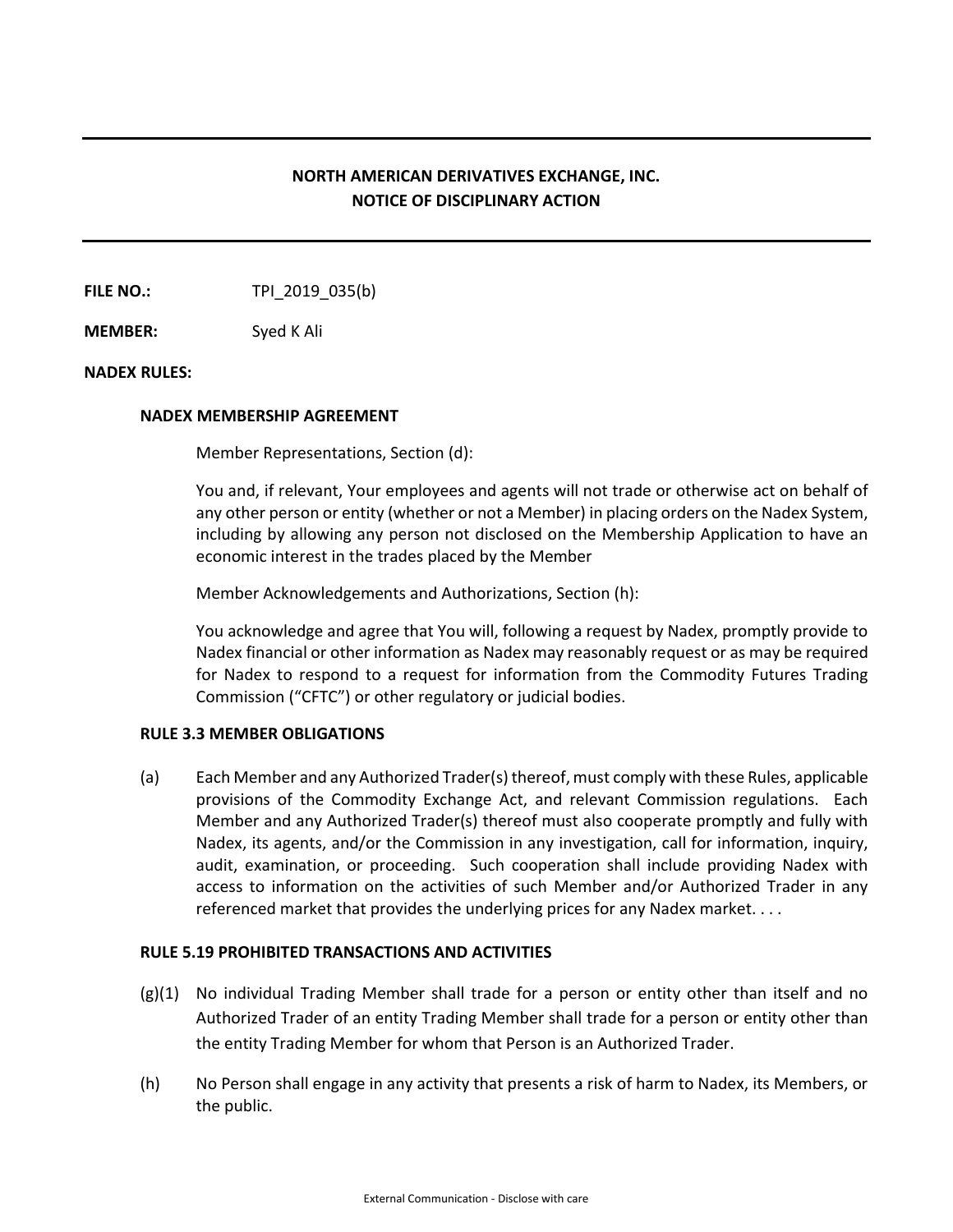- (i) No Person shall engage in any activity that adversely affects the integrity of the Market or its underlying systems.
- (k) No Person shall intentionally provide misleading, erroneous, or fraudulent information to Nadex on a membership application or otherwise.
- (n) No Person shall engage in any activity that is intended to, or has the effect of, manipulating the market in violation of Sections 6(c) and 9(a)(2) of the CEA and no Person shall engage in any other activity that would violate the CEA or the Commission's Regulations.
- (t) No Member shall engage in conduct or practices inconsistent with just and equitable principles of trade or conduct or practices detrimental to the best interests of the Exchange, its Members and/or FCM Customers.
- **FINDINGS:** On May 10, 2019, the Nadex Compliance Department sent Syed Ali ("Ali") an Account Inquiry letter requesting, among other things, general background information, source of funds information and details regarding your order and trading activity. Nadex acknowledges that Ali responded to this Account Inquiry letter and provided certain information. However, Ali failed to produce, among other items, complete and unaltered banking statements as requested by Compliance. Additionally, the Compliance Department found that Ali allowed another Nadex Member to fund his Nadex account by transferring funds into his bank account which were subsequently transferred to Nadex, thus providing the other Member with a direct economic interest in the activity and trading in his Nadex account. Further, this investigation revealed that Ali executed trades in his Nadex account with funds that would not have been available to him in the bank account on record, but for the funding from another Nadex Member, traded his account on behalf of the other Member. Also, during the course of this investigation, Ali provided misleading information to the Compliance Department relative to his connections with other Nadex Members, and also provided altered banking statements to Compliance over the course of this investigation.

During the course of its investigation, the Compliance Department analyzed the order and trading activity throughout the life of Ali's Nadex account. Through this review, the Compliance Department discovered that Ali engaged in or attempted to engage in a manipulative scheme to defraud Nadex markets in at least 15 binary option contracts for FX pairs GBP/USD, EUR/USD, and AUD/USD between December 27, 2018 and May 10, 2019. The presence of a manipulative scheme was further enhanced upon review of Ali's account and background information, where it was discovered that he had significant connections with other Nadex Members via trading activity.

Based on Nadex's investigation, the Compliance Department determined that Ali violated Rule 3.3(a) and Member Acknowledgements and Authorizations, Section (h) of the Nadex Membership Agreement when he failed to cooperate with the Compliance Department's inquiry regarding these matters. Furthermore, Ali violated the Nadex Membership Agreement, Member Representations Section (d), when he allowed another Nadex Member to have a direct economic interest in the activity and trading in his Nadex account. Also, Ali violated Nadex Rule  $5.19(g)(1)$  when he executed trades in his Nadex account on a thirdparty's behalf. Additionally, Ali's manipulative activity was to the detriment of other market